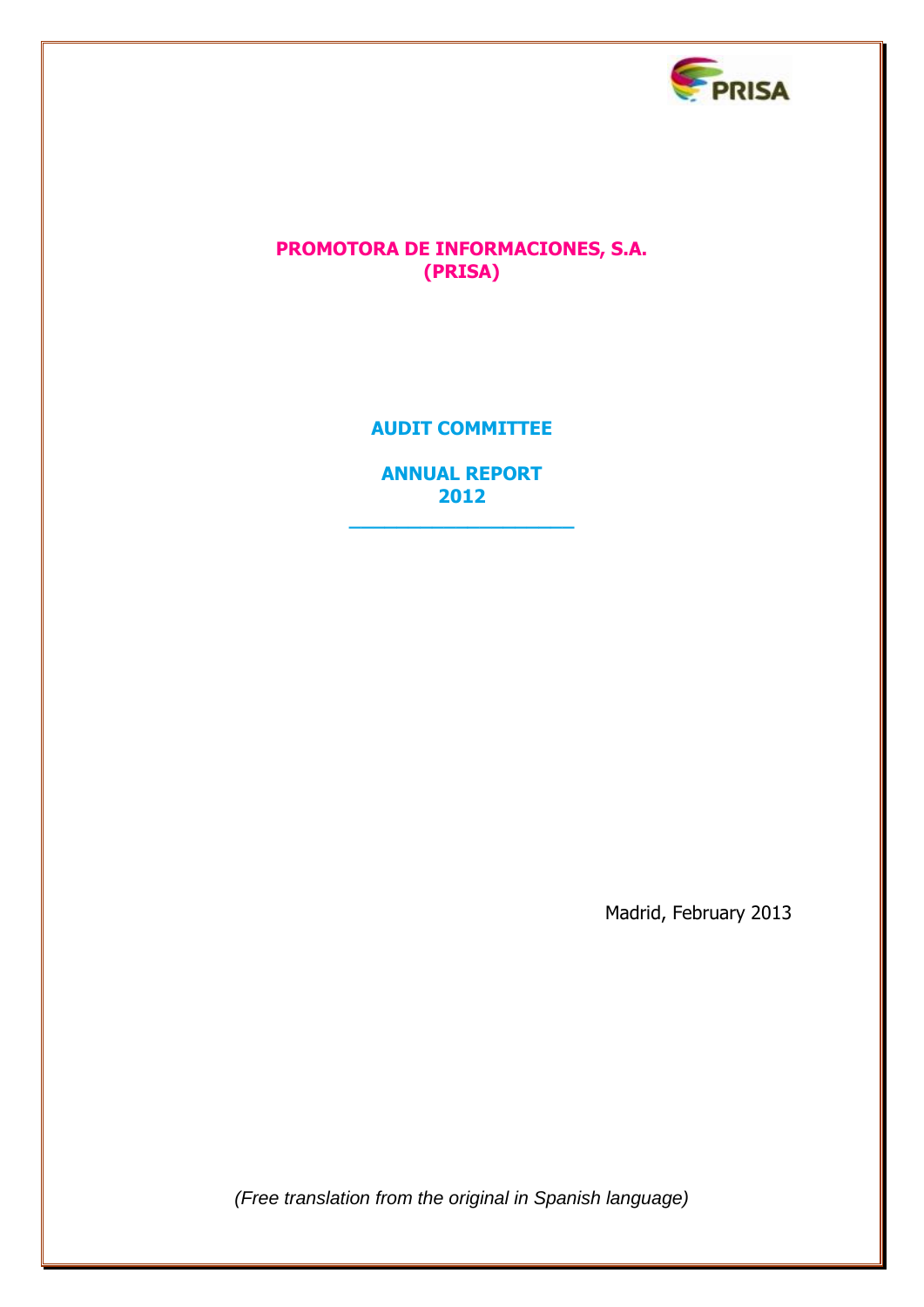### **ANNUAL REPORT OF THE AUDIT COMMITTEE 2012**

## **I.- INTRODUCTION**

The Audit Committee of PROMOTORA DE INFORMACIONES, S.A. (hereinafter PRISA or GRUPO PRISA where reference to the consolidated Group is made) issues this report to enable the Board of Directors to make available to shareholders information concerning the Committee's operations and activities during the 2012 financial year.

The Audit Committee (hereinafter the Committee) was set up in 2001 (under the name "Audit and Compliance Committee") and has progressively adapted its operations and composition to the rules and codes which have since then been published with a view to achieving maximum efficiency and transparency for listed companies.

The Committee is governed by the Eighteenth Additional Provision of the Securities Market Law (DA LMV) and, since 2010, also by the American law applicable to companies listed on the American market, particularly the Securities Act, the Securities Exchange Act and the Sarbanes Oxley Act. Likewise, the Committee is governed by Article 21bis of the Company Bylaws and by the Regulation of the Board of Directors of PRISA.

#### **II.- COMPOSITION**

The current composition of the Audit Committee is as follows:

Chairman: Mr. Mr. Juan Arena de la Mora - Independent External Director

Members: Mr. Alain Minc – Independent External Director. Ms. Agnes Noguera Borel – External Director (representing a significant shareholding) Mr. Emmanuel Román- Independent External Director.

The composition of the Committee complies with all legal requirements and with the internal rules of the Company:

Article 21 bis of the Articles of Association contains almost all of the provisions of the DA LMV regarding composition of the Audit Committee, providing that the majority of the Committee is comprised of non-executive Directors, and at least one of its members is independent and appointed based on knowledge and experience of accounting or audit matters, or both, and that the Chairman of the Committee is a non-executive director. In addition the DA LMV requires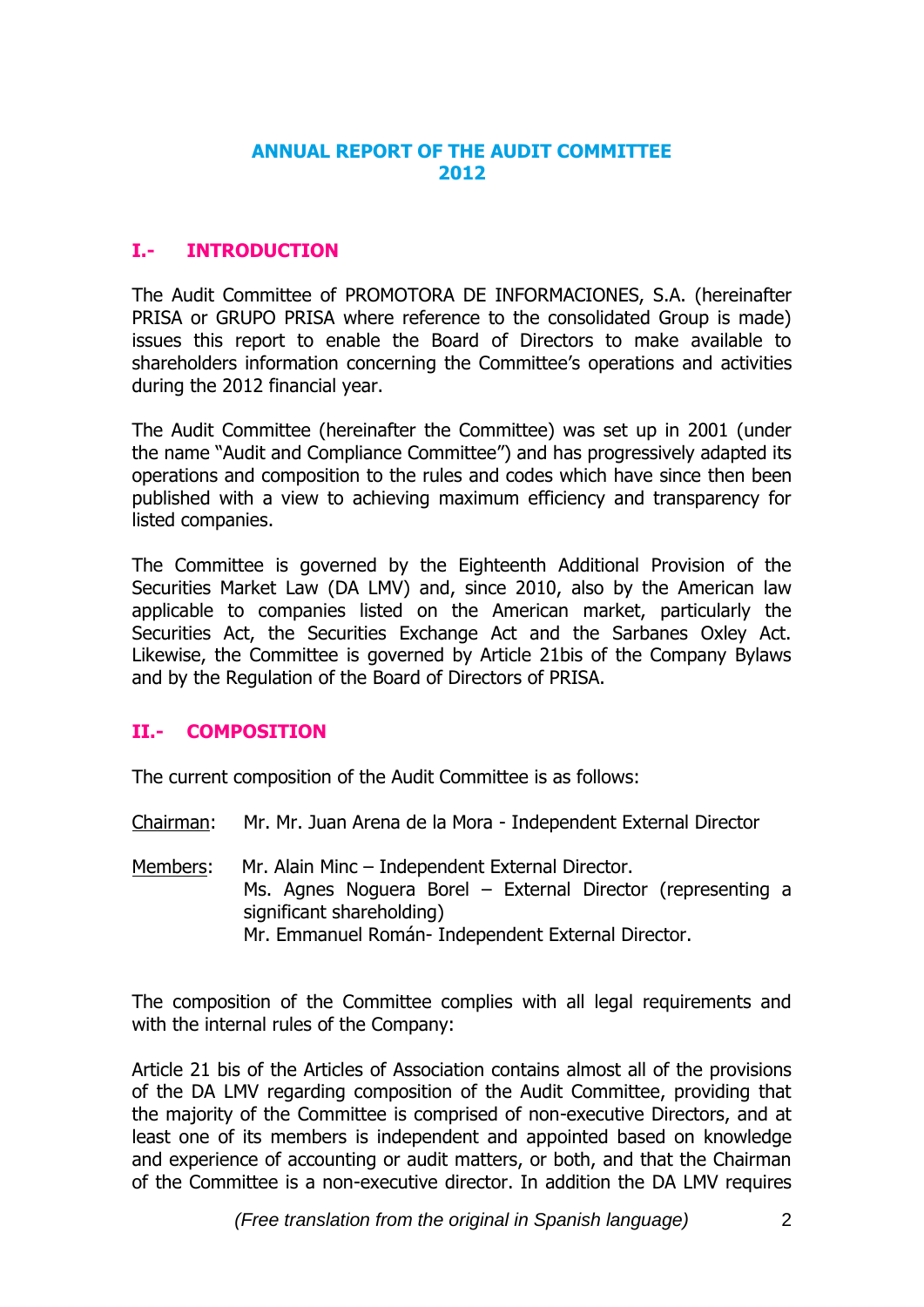that the members of the Committee have no contractual relationship with the Company other than the status to which they are appointed. Art. 24 of the Board Regulation also requires that adequate representation be given to independent directors and, in addition, if the Company's shares are traded, directly or indirectly, by way of other financial instruments, on the New York Stock Exchange (NYSE), that the composition of the Committee be adapted to the rules established by the legislation of the United States of America and the NYSE.

US legislation (section 10A-3 of the Securities Exchange Act of 1934, in the version given by section 301 of the Sarbanes-Oxley Act, and implementing rules of the NYSE) provide that all members of the Audit Committee must be independent directors (under the independence requirements contemplated in that legislation, which are different from those contemplated in the Spanish system). That legislation does not contemplate proprietary directors.

All members of the PRISA Audit Committee are independent directors for purposes of US legislation

Likewise, the committee's secretary is the secretary to the Board of Directors, in accordance with the mentioned internal rules.

### **III.- FUNCTIONS AND POWERS**

Pursuant to the provisions of the Board of Directors Regulation, the main function of the Committee is to support the Board of Directors in its supervisory and management tasks.

As established by the mentioned Regulation, the Committee has the following basic responsibilities:

a) To report at annual shareholders meetings on issues raised by shareholders, pursuant to the provisions of the Law and the Shareholders Meeting Regulation.

b) In connection with the preparation and publication of the Company's financial information

- i. Review legal compliance requirements and monitor proper application of generally accepted accounting principles, and report on the proposed changes to accounting principles and criteria suggested by management.
- ii. Know and oversee the effectiveness of internal control systems of the Company, and risk management systems, and discuss with the auditors or audit firms significant weaknesses in internal control, identified in the development of audit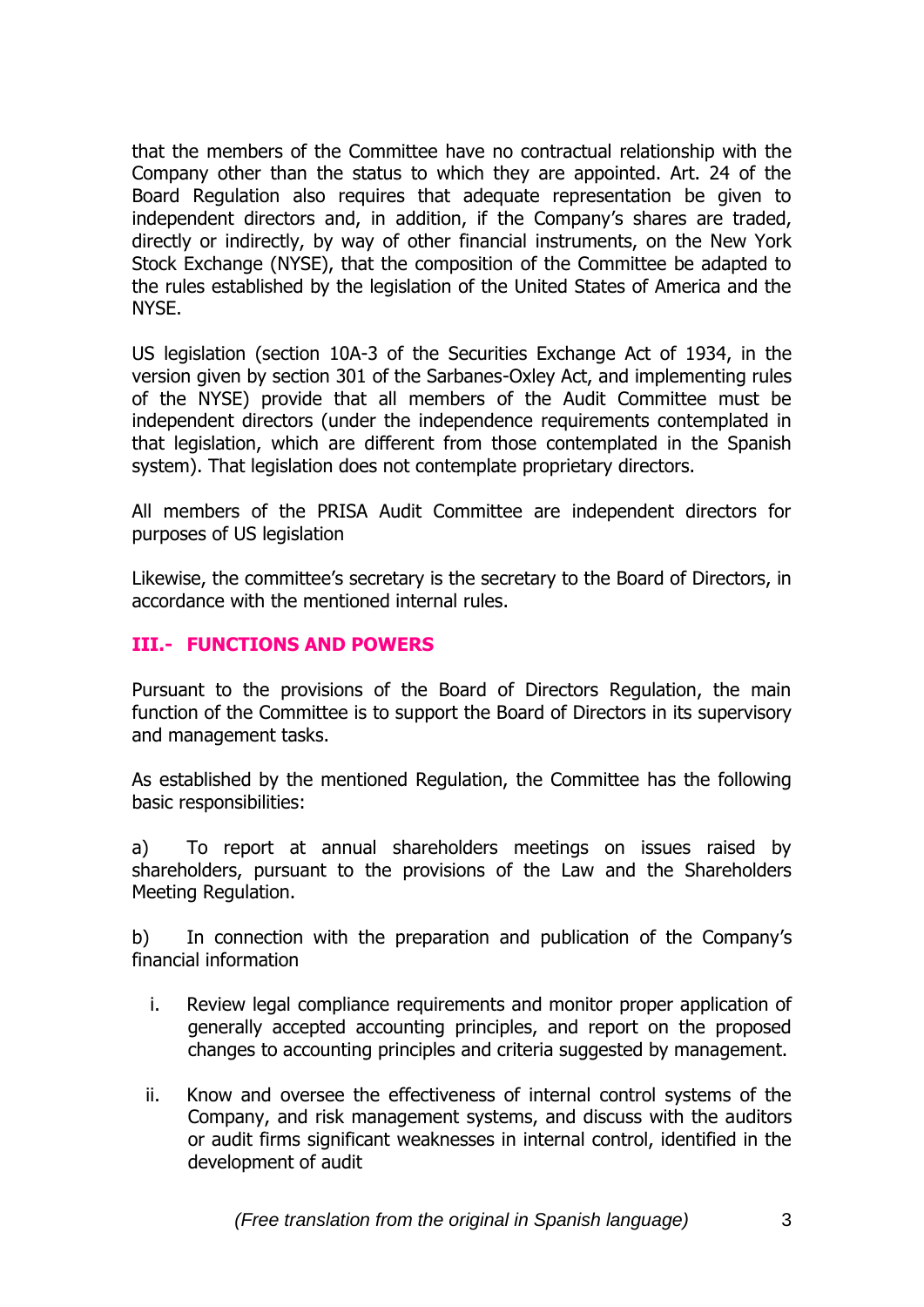- iii. Oversee the preparation and presentation of financial information regulated.
- iv. Review any admission or trading prospectus, and the information on the financial statements to be filed by the Board to the markets and to the Regulators.
- c) In connection with the external Auditor of the Company
	- i. To propose to the Board of Directors the appointment of external account auditors pursuant to Section 263 of the Companies Act, to be submitted at the annual shareholders meeting.
	- ii. To report and propose to the Board the external Auditor engagement conditions, the scope of its charge, and, if is the case, the removal or not renewal of the Auditor, and the oversight of the engagement fulfillment.
	- iii. To maintain contact with the external auditors in order to receive information on those issues related to the accounts auditing process, together with any other communication provided for in accounts auditing legislation and rules.
- iv. To receive from the external auditors any information about all the issues that may compromise the Auditor's independence. In any event, the Committee shall receive every year written confirmation from the Auditor of its independence from the entity or entities linked to auditors, directly or indirectly, and information of any additional services provided to these entities by external auditors, or by persons or entities linked to them in accordance with the provisions of Law 19/1988 of July 12, Audit of Accounts.
- v. Pre-approve, before its execution, any engagement with the Company's Auditor, for any works related with audit services or any other kind of services rendered by the Auditor.
- vi. To issue every year, prior to the issuance of the Audit Report, a report expressing an opinion on the independence of external auditors. This report shall, in any case, make reference on the provisions of additional services rendered by the Auditor.
- d) In connection with the Internal Audit services
	- i. To propose the selection, appointment, reappointment or removal of the person in charge of the company's internal audit service.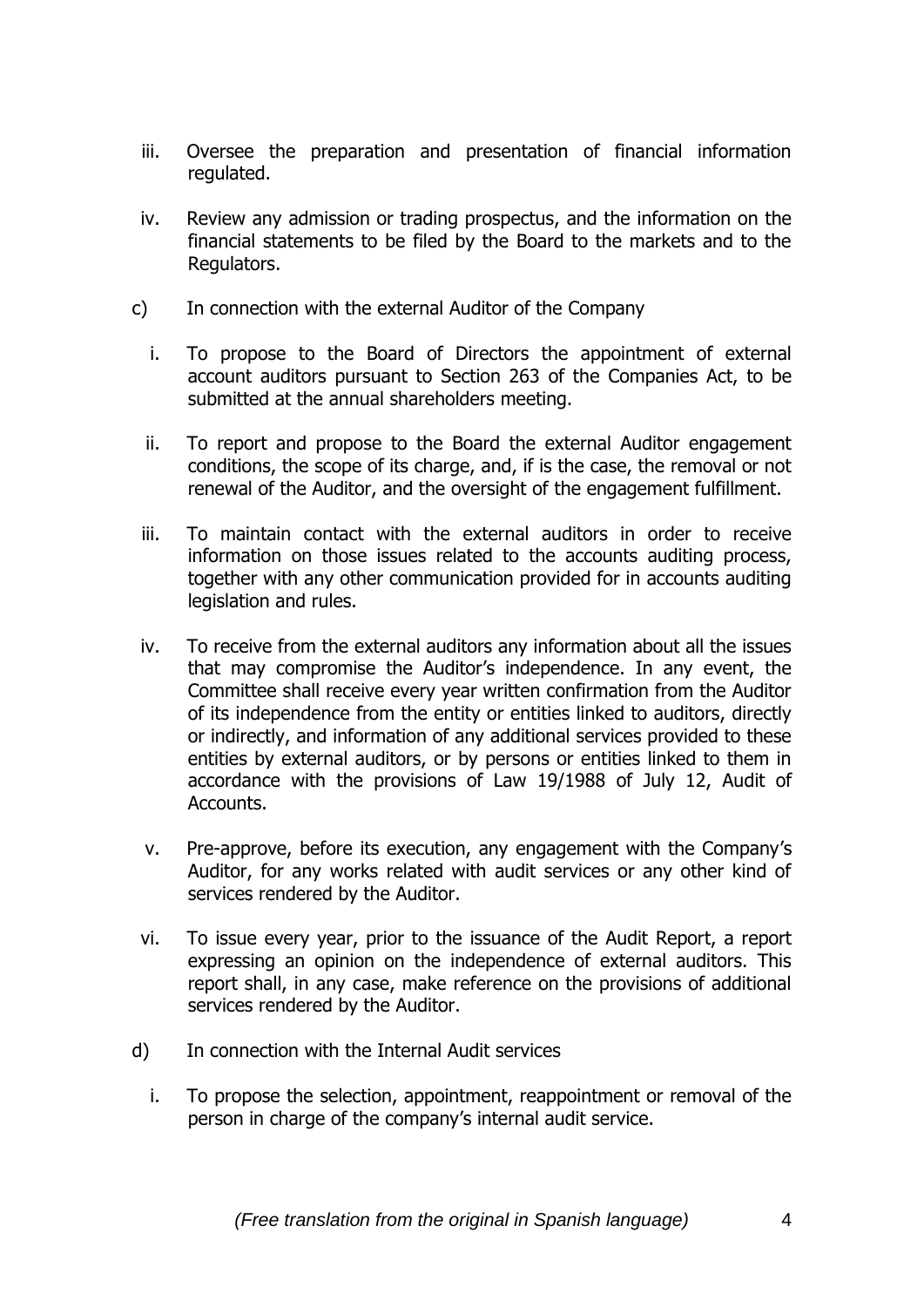- ii. To oversee internal auditing services and the annual report of the Internal Audit Department.
- e) Other competences
	- i. To analyze and issue opinions concerning specific investment transactions when, owing to their importance, the Board so requests
	- ii. To issue opinions concerning the creation or acquisition of interests in entities domiciled in countries or territories considered as tax havens.
	- iii. To exercise all other powers granted the committee in the Rules of the Board of Directors.
- iv. To approve an annual report about the Committee performance and propose to the Board the edition when the Shareholders is called.

The Audit Committee also supervises the whistleblowing channel, which allows employees to report any potentially important irregularities, especially of a financial or accounting nature, that they may detect within the company. Any reports submitted through the whistleblowing channel by employees of the Company or the Group will be treated in confidence and anonymously.

In accordance with the provisions of the Board of Directors Regulation, the Committee may seek external advice when it deems it warranted when carrying out its functions.

# **IV.- MEETINGS**

Pursuant to the Board of Directors Regulation, the Audit Committee shall meet periodically as required and at least four (4) times a year.

During 2012 the Committee had met six times (on January 20, February 22, April 20, July 20, October 19 and December 19, 2012) and the principal matters discussed were the following:

#### **Compliance with and adaptation to international legal requirements deriving from listing on multiple exchanges: Internal Control of Financial Reporting**

The Committee has monitored the continuing work that has been developed for the adaptation of the Company to the internal control measures provided by the Spanish Law (Internal Control System of Financial Reporting contemplated in the Sustainable Economy Act) and by the American Law (Sarbanes-Oxley Act (SOX) and Securities Act of 1934), which enforceability derives from the double listing of the Company's shares in Spain and the United States of America.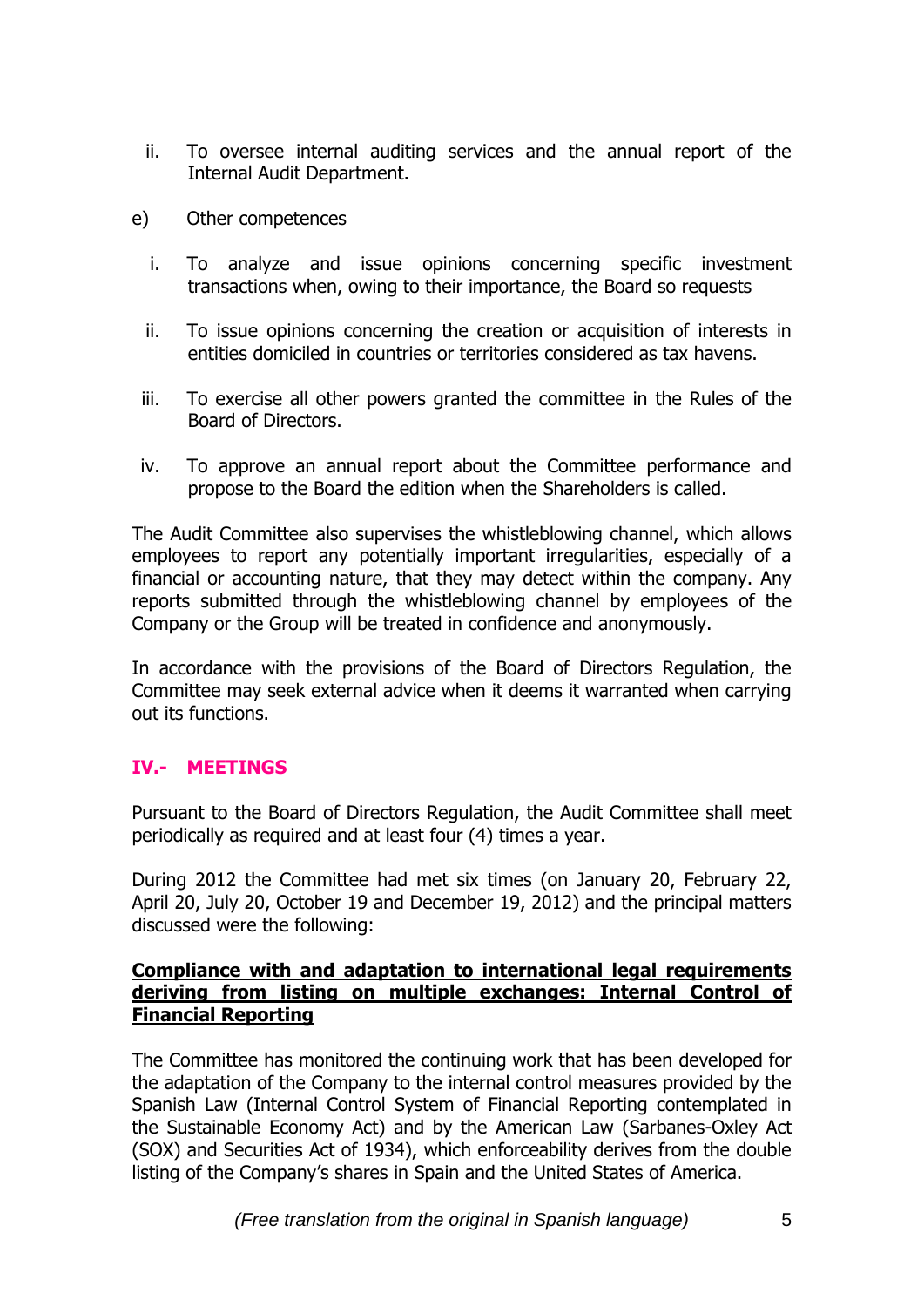In particular, the Director of Internal Audit reported, unit by unit, on implementation of the SOX-compliant internal control model, while the external auditor reported on the results of its assessment of the Group's internal control system.

### **Review of Financial Reporting**

Under this point it should be noted the review of the annual accounts for the 2011 financial year and the preparation of the periodic public reporting for 2012.

Consistent with the practice of this Committee, in January 2012 the external auditor met with the Committee to provide the preliminary results of its report on the accounts for the 2011 financial year. Subsequently within the Audit Committee prior to preparation of the Group accounts (February 2012), the external auditor presented its conclusions regarding the audit of the consolidated annual accounts of PRISA for that financial year, in accordance with Spanish rules and at the Audit Committee held in April 2012 presented the results of the audit of the 2011 Group accounts in accordance with US rules (PCAOB). The outside auditor also attended the meeting held by the Board of Directors prior to the Annual Ordinary Shareholders Meeting, reporting on its conclusions and results of the audit performed.

The Committee reviewed the periodic (quarterly and half-yearly) reports published by the Company in compliance with legal requirements. It was assisted in this task by the outside auditor, which conducted a limited review of the half-yearly reports, the results of which were presented to the Audit Committee at its meeting in July.

Finally, during the final months of 2012 and in the beginning of 2013 the outside auditor also met with the Committee to offer its first analysis of the accounts for the 2012 financial year.

#### **Outside auditor**

Appointment of Auditor: As indicated in section 5.1. below, the Committee resolved to propose to the Board the extension of the appointment of the auditor, Deloitte, S.L., for the 2012 fiscal year. The General Meeting of Shareholders approved that proposal.

Independence of the outside auditor: The regulatory requirements in this regard have been fulfilled, as reported under heading 5.3 below.

Prior approval of other professional engagements: In compliance with section 201 of the Sarbanes-Oxley Act the Committee approved the procedure for prior approval of any proposal for the engagement of the services of the outside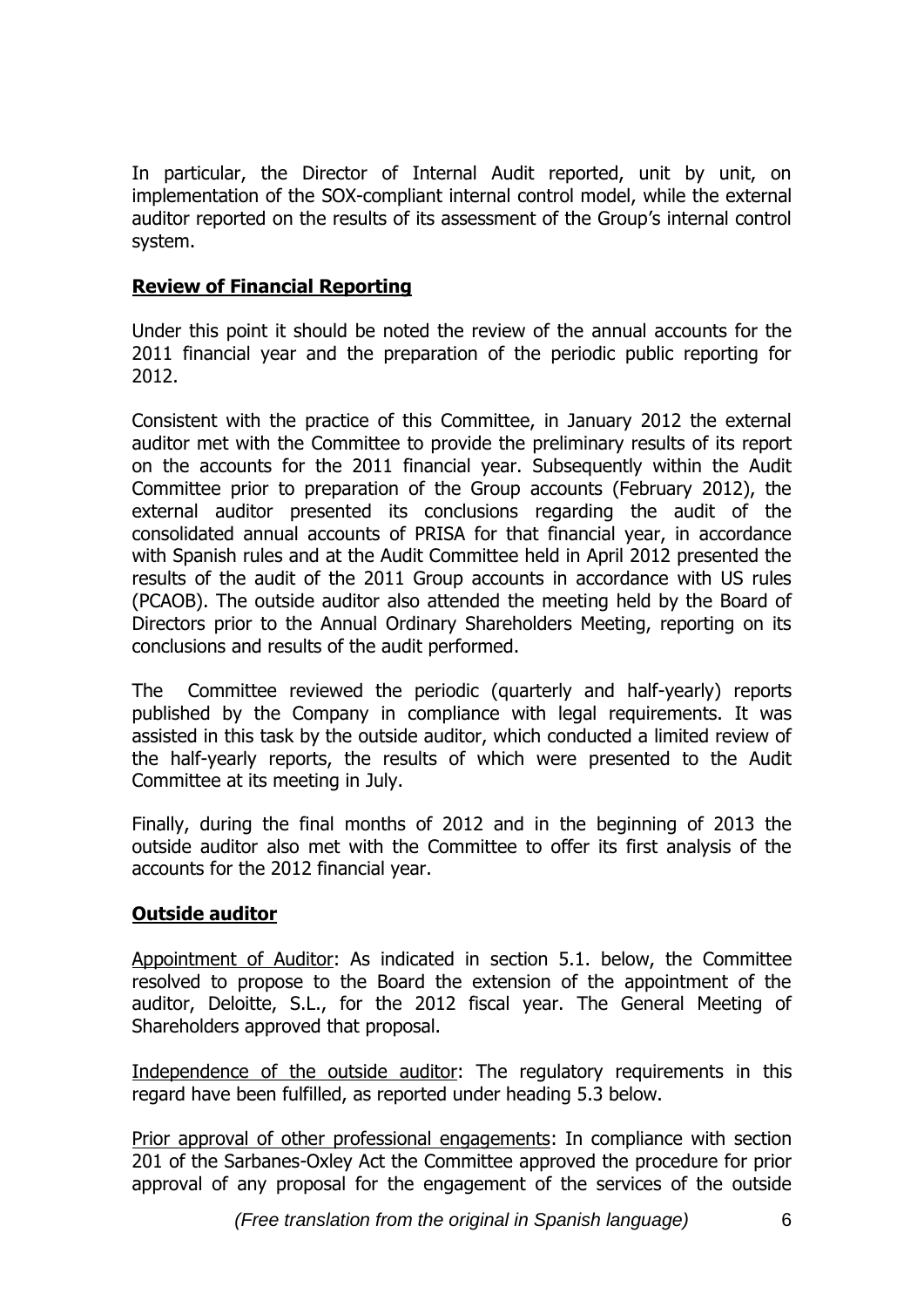auditor, to perform any new work (auditing or consulting) that the Company or any of its subsidiaries wishes to assign to it in 2012. In addition, at subsequent meetings of the Committee specific proposals for engaging the services of the Auditor were reviewed and, if applicable, approved.

Professional fees: The Committee approved the proposed professional fees of the outside auditor for audit of the annual accounts for the 2011 financial year. The Committee also approved the outside auditor's proposed fees for 2012.

Attendance of outside auditor at meetings of the Board and Committee: The team responsible for the audit of accounts attended all meetings of the Committee and to one meeting of the Board of Directors.

## **Risk control.**

The Committee approved the risk control section of the Corporate Governance Report for the 2011 financial year.

The Internal Audit Department presented the risk map, prepared in collaboration with the heads of the business units, and the Committee analyzed the main risks detected.

## **Internal audit work**

The Internal Audit Manager presented the 2012 Internal Audit Plan to the Committee, and reported at the various meetings held during the year on the degree of progress of the Plan, the results of work undertaken by her department, and the methodology and scope of the internal audit projects, including specific systems audit projects.

The Committee has continued to analyze the composition of Company's staff dedicated to internal audit.

#### **Other matters**

Whistleblowing Channel: The Internal Audit Manager has reported on the functioning of the whistleblowing channel, that was implemented in fulfillment of section 301(4) of the Sarbanes-Oxley Act, and that allows to fill complaints and claims by employees and/or third parties.

20-F Registration Document: The Form 20-F for 2011 (a report prepared by the Company for submission to the Securities and Exchange Commission (SEC), incorporating the corporate documentation and financial statements at December 31) was reviewed by the Committee, which reported on the Form to the Board.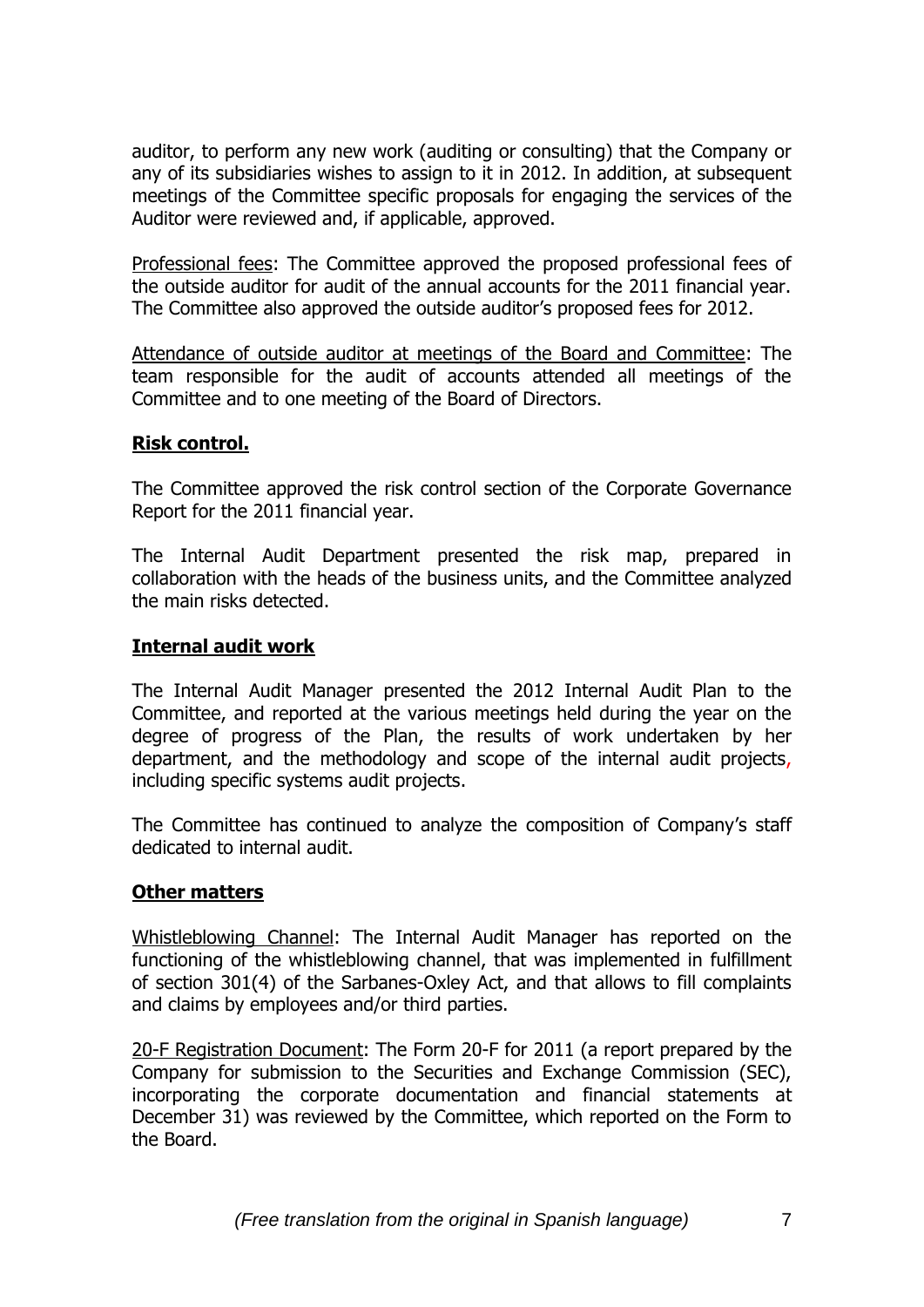The outside auditor reviewed the Form 20-F in accordance with PCAOB standards and issued an unqualified opinion on the financial statements for 2011.

Report of the Audit Committee: The Audit Committee Report for the 2011 financial year was approved.

## **V.- EXTERNAL AUDITORS**

#### **5.1. Relations with the External Auditors**

The Committee proposed that the Board of Directors extend the appointment of DELOITTE, S.L. as auditors of the accounts of the Company and its Consolidated Group for the term of one year. Based on the Board of Directors' proposal, the shareholders present at the General Shareholders' Meeting of PRISA on June 30, 2012 passed a resolution to appoint that firm to audit the financial statements corresponding to the 2012 financial year.

As noted above, the Committee customarily conducts a periodic review of the Company's and Group's annual accounts and financial information and the risks this may involve. To this end, during 2012, the team of Deloitte that is in charge of the external audit of the Company and its Consolidated Group attended to all meetings held by the Committee, and has reported on the most relevant aspects of the external audit.

The fees paid in 2012 for DELOITTE, S.L.'s auditing services provided to GRUPO PRISA companies, subsidiaries and other related entities amounted to 2,345,000 euros, of which 438,000 euros were for services rendered to PRISA. Fees paid to other auditors who participated in the audit of the Group's companies amounted to 339,000 euros.

The fees for other professional services provided to Group companies by the principal auditors and its associate companies, as well as by other auditors participating in the audits of various Group companies, are the following (in euros 000):

|                       | 2012                      |                       |
|-----------------------|---------------------------|-----------------------|
|                       | <b>Principal Auditors</b> | <b>Other Auditors</b> |
| Other attest services | 277                       | 240                   |
| Tax services          | 519                       | 257                   |
| Other services        | 213                       | 284                   |
| <b>Total</b><br>other | 1,009                     | 781                   |
| professional services |                           |                       |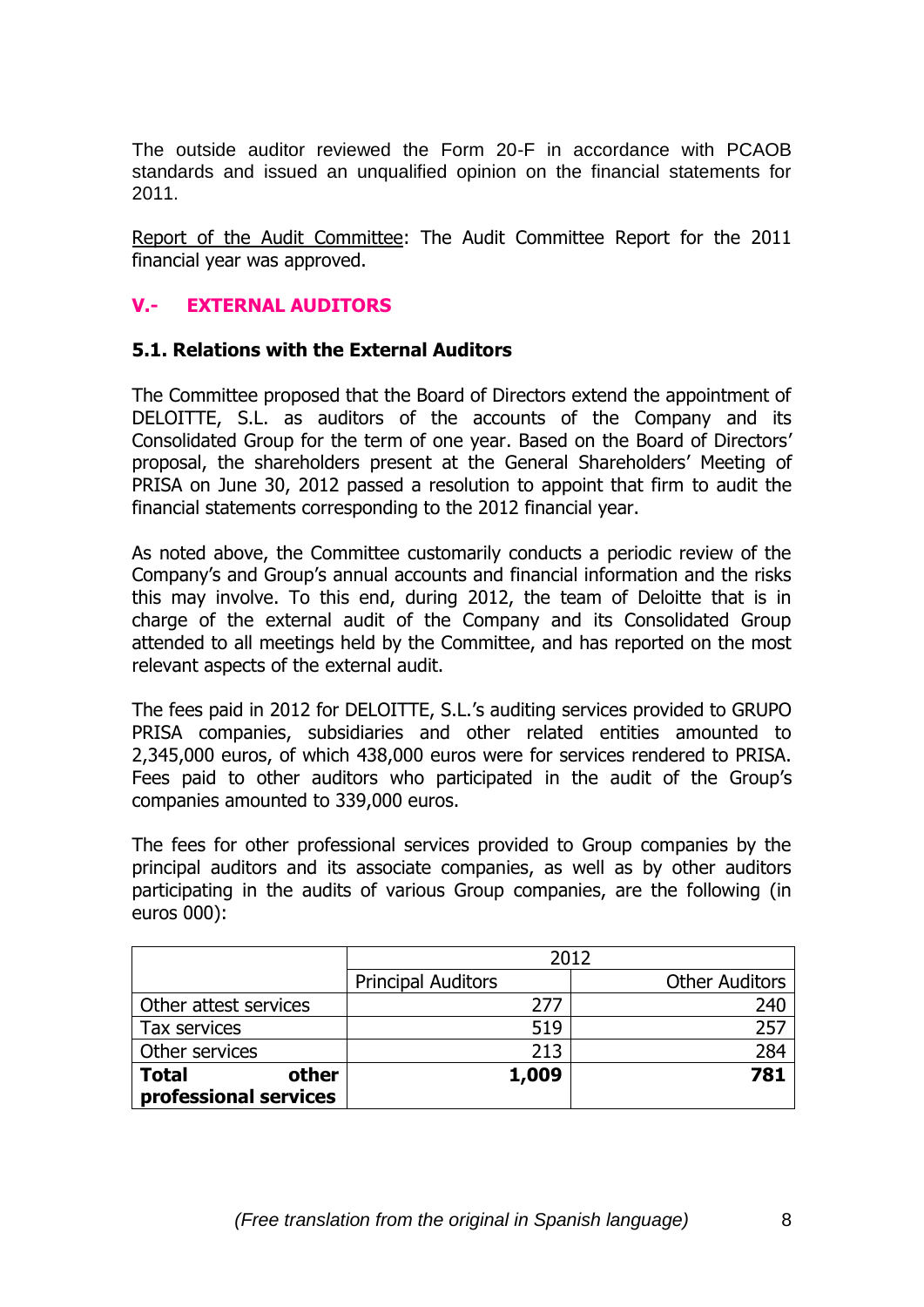The foregoing information concerning professional fees shall be included in PRISA's individual annual report and in the consolidated annual report of GRUPO PRISA for the 2012 financial year.

# **5.2. External Audit Reports**

#### **Auditors' report on the consolidated financial statements for 2009, 2010 and 2011, prepared in accordance with PCAOB standards, and auditors' report on the system of internal control of financial reporting for 2011**

As indicated previously, the Form 20-F for 2011 was reviewed by the auditors, who in April 2012 issued an unqualified opinion, in accordance with PCAOB standards, on the financial statements for 2009, 2010 and 2011. In compliance with the Sarbanes Oxley Act, the 20-F Form included for the first time the outside auditor's report on the system of internal control of financial reporting, implemented by the Group in 2011. In the outside auditor's opinion, during 2011 Prisa maintained, in every relevant respect, effective internal control of its financial reporting.

## **Limited review of the abridged consolidated interim financial statements at June 30, 2012**

In 2012 Deloitte conducted a limited review of the abridged interim financial statements of the Group.

In the auditor's opinion, issued on July 26, 2012, there was nothing to indicate that the interim financial statements of the Group had not been prepared in accordance with the requirements of International Accounting Standard (IAS) 34 on Interim Financial Reporting.

# **Auditors' report on the financial statements for 2012**

At the meeting of the Committee held on February 27, 2013, the outside auditors presented their conclusions on the audit of the individual and consolidated financial statements of Promotora de Informaciones, S.A. for 2012, which give in all material respects a true and fair view of the assets and liabilities, financial situation and results of operations, the changes in equity and the cash flows of Prisa and its consolidated group, respectively.

# **5.3. Independence of the External Auditor**

In compliance with the Eighteenth Additional Provision of the Securities Market Act (as amended by Law 12/2010 of June 30) and sections f) and g) of Article 24 of the Board of Directors Regulation: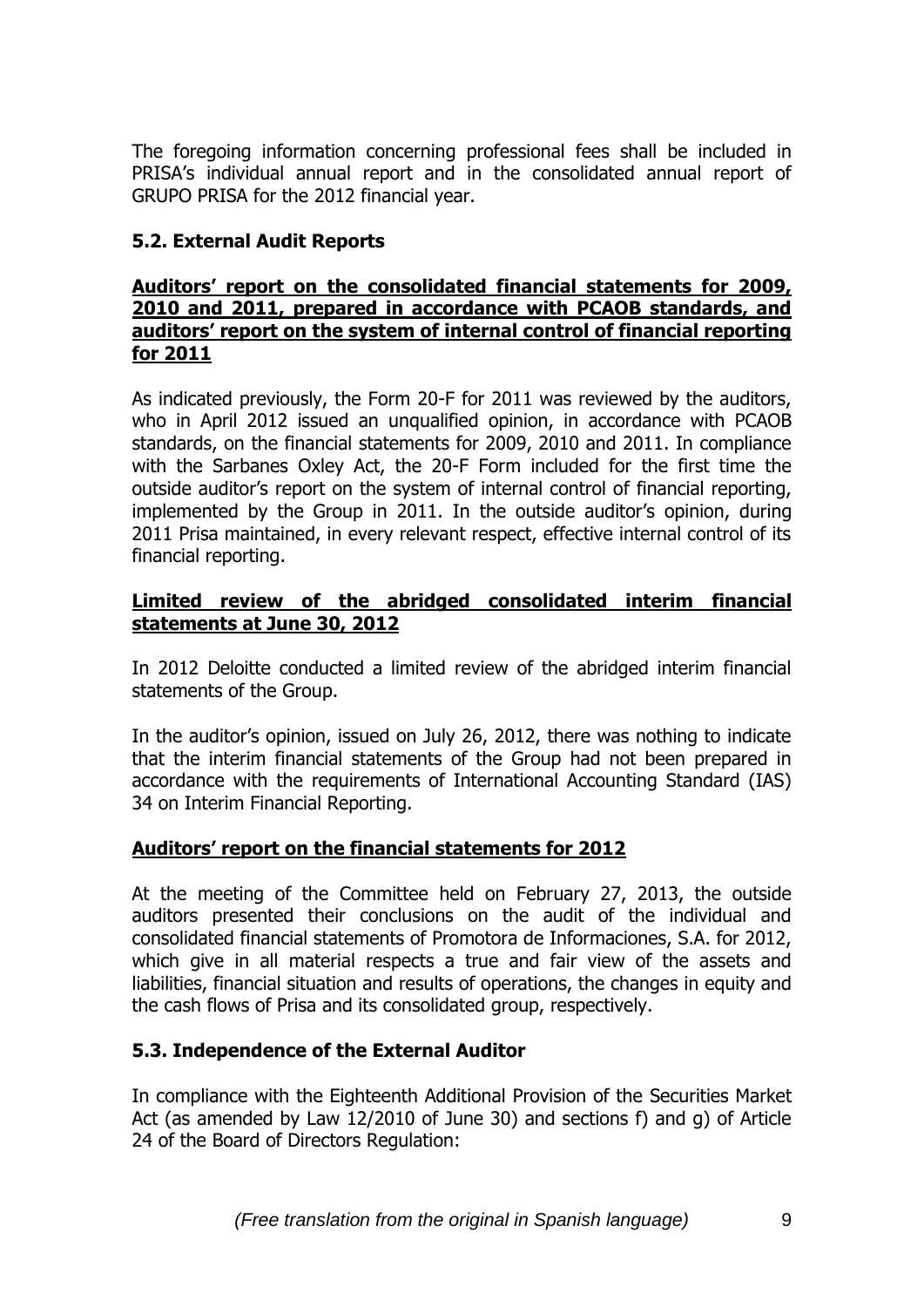- i) The Committee has received from the external auditor written confirmation of its independence, as well as information concerning the fees of the principal auditor and its related entities for professional services rendered to different Grupo Prisa companies (as explained in section 5.1. above), pursuant to the provisions of the Accounts Audit Act;
- ii) In view of the foregoing, at its meeting held on February 27, 2013 the Committee issued a report verifying the independence of the external auditors.

## **VI.- INTERNAL AUDIT**

The principal objective of the Internal Audit Department is to provide GRUPO PRISA management and the Audit Committee with the reasonable assurance that the environment and systems of internal control in place in the Group companies have been correctly designed and managed.

To achieve that objective, the Department carries out the functions it has been assigned, which include:

- a. Evaluating the suitability of internal control systems to increase the effectiveness of procedures to manage and control the risks inherent in Group company activities.
- b. Reviewing operations with a view to verifying whether the results achieved meet the established objectives and goals, and to ensure that operations and programs are being implemented and carried out as planned.
- c. Obtaining independent opinions and advice concerning the interpretation and application of current accounting legislation and norms.
- d. Evaluating the efficiency with which Group resources are used.
- e. Reviewing measures to safeguard assets and to verify their existence.
- f. Reviewing the feasibility and integrity of the Group companies' operational and financial information, and the means used to identify, evaluate, classify and disseminate that information.

The Internal Audit Director designs an Annual Internal Auditing Plan based on the identification and evaluation of risks inherent in the activities carried out by Grupo Prisa's business units, in order to determine priorities with respect to internal auditing activities that are consistent with the goals defined by the Organization.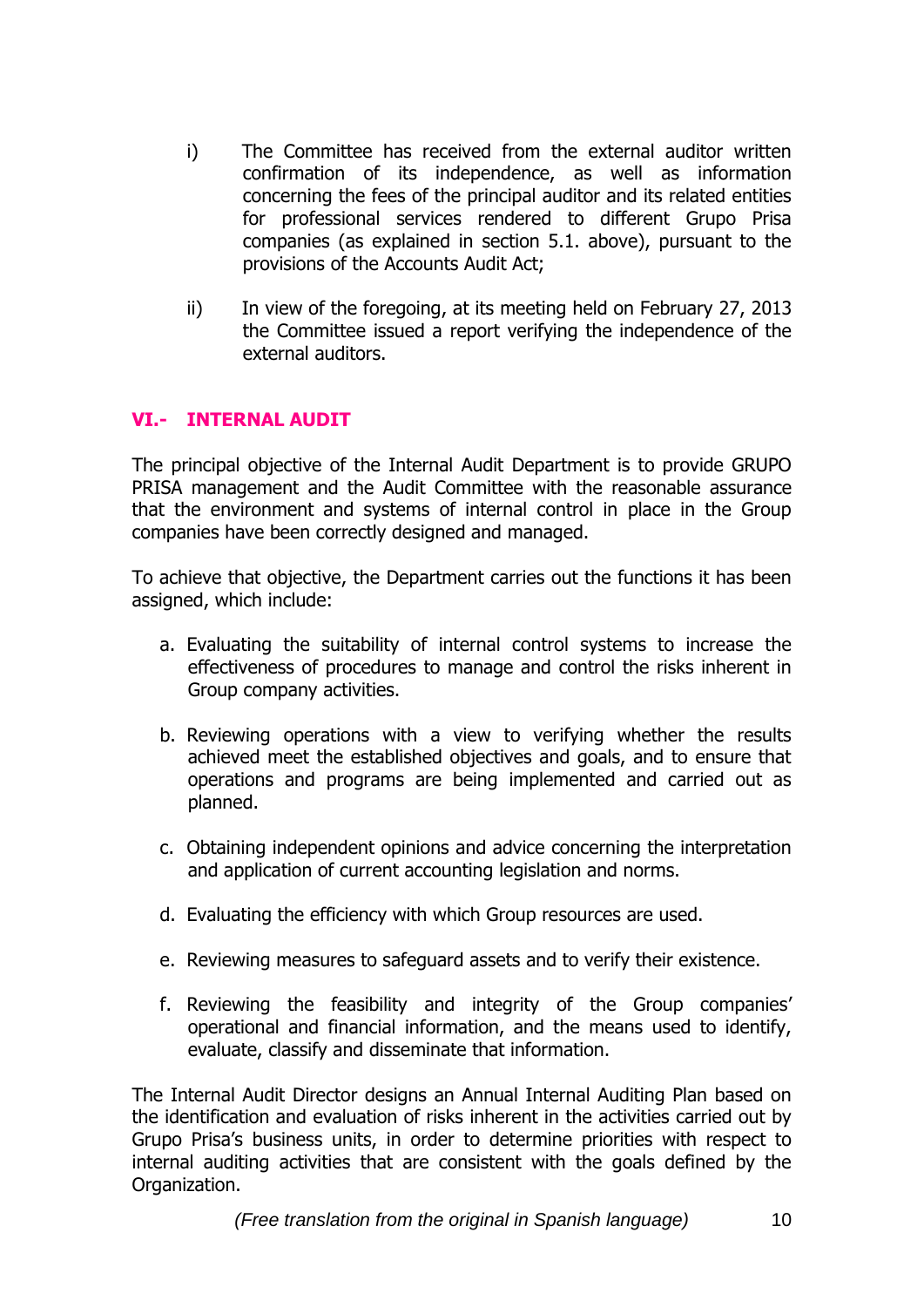The Annual Internal Auditing Plan reflects the activities that the Internal Auditors plan to carry out during the financial year. The plan, which is included within the multi-year, strategic plan of the function, specifically sets forth the activities and projects to be undertaken, the nature of the work to be done, and the resources of the Internal Audit Department to be assigned to each project.

The most significant projects carried out by the Internal Audit Department during the 2012 financial year include:

- a. Coordinated and supervised the review of the model of internal control of financial reporting in the Prisa Group, based on the general framework established by COSO. In reviewing the design of the internal control model, the Department assessed the Group's internal and external risks and defined the necessary controls to mitigate any new risks arising from the environment and the activities carried out by the Group.
- b. Assessed the operation of the control activities defined in the Group's model of internal control of financial reporting in order to certify the model's effectiveness under SOX.
- c. Reviewed the degree of compliance with the valuation and accounting rules established by the Group, and assessed the adequacy and effectiveness of the internal control environment in place in the Grupo Santillana companies in Mexico, Guatemala, El Salvador, Bolivia, Paraguay and Honduras, and in the Prisa Radio companies belonging to the Gran Vía Musical subgroup, whose principal activity is the provision of musical services, music publishing, and event and artist management.
- d. Reviewed the reliability and integrity of the financial information reported to the Prisa Group and the effectiveness of the internal control system of the Prisa Radio companies in Mexico.
- e. Reviewed the degree of compliance with the valuation and accounting rules established by the Group in the pay-TV company Distribuidora de Televisión Digital, S.A. and in Audiovisual Sport, S.L.
- f. Reviewed the internal control system of the newspaper companies responsible for the publication, operation and administration of the daily El País in Spain, and the reasonableness of the financial reporting by these companies.
- g. Reviewed the reliability and integrity of the financial information reported to the Prisa Group by Prisa Digital, the company that coordinates the Group's digital development.